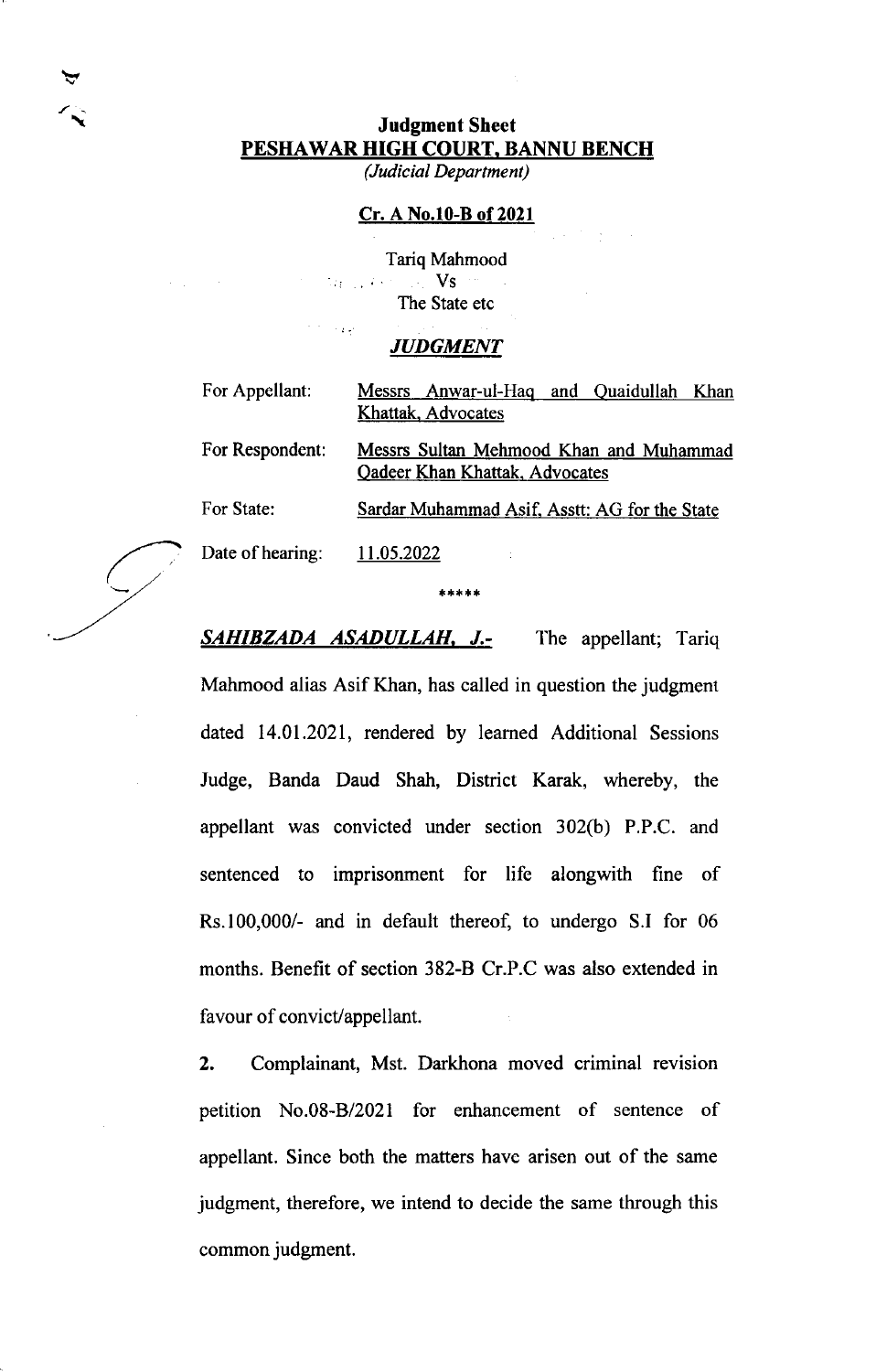$\dot{\tau}$  3. The prosecution case, as per contents of F.I.R ExPA, is that, on 05.09.2013, complainant Mst. Darkhona, brought the dead body of her deceased husband Sher Muhammad Khan to the police station Gurguri, Karak and lodged report to the effect that on eventful day, she alongwith her husband Sher Muhammad Khan left their house for their field to cultivate Mustard crop. When at about 08:00 AM, complainant alongwith her husband was busy in cultivation of the crop, appellant / convict Tariq Mehmood alongwith absconding coaccused Sarwar Din duly armed, came there and started abusing her husband and started firing at him with murderous intention, due to which, her husband got hit and died on the spot. Motive for the commission of offence is alleged to be previous blood feud. Hence, the FIR.

> 4. After completion of investigation and arrest of the accused / appellant, prosecution submitted supplementary challan against him, where at the commencement of trial, the prosecution produced and examined as many as 13 wihesses. On close of prosecution evidence, statement of accused was recorded under section 342 Cr.P.C, wherein he professed innocence and false implication, however, neither he opted to be examined on oath as provided under section 340(2) Cr.P.C, nor wished to produce defence evidence. After hearing arguments, the learned trial Court vide impugned judgment dated 14.01.2021, convicted and sentenced the accused /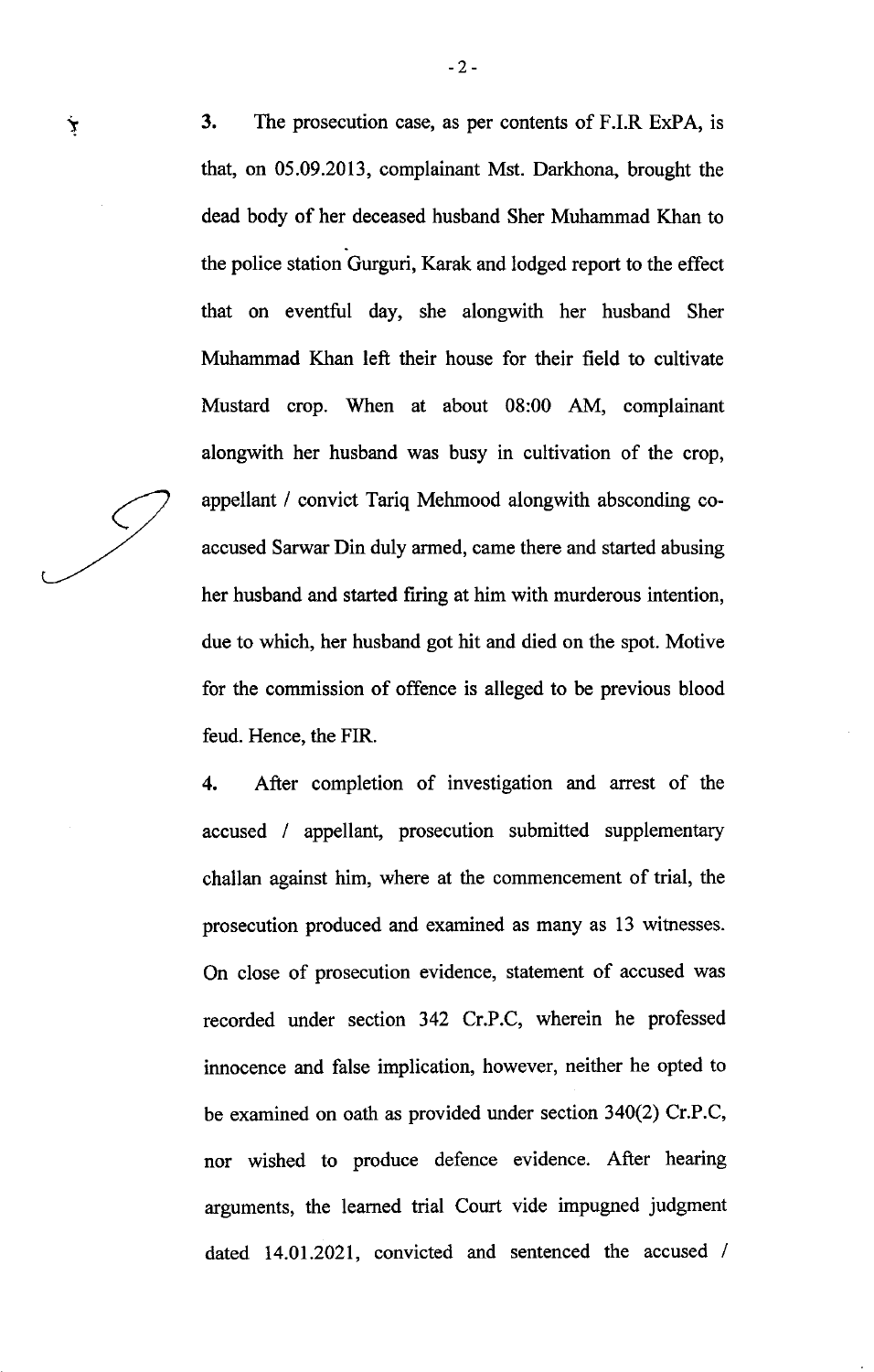! appellant Tariq Mahmood alias Asif Khan as mentioned above. Hence, the instant appeal and revision against the judgment of conviction.

> 5. We have heard leamed counsel for the parties alongwith leamed A.A.G for the State at length and with their valuable assistance, the record was gone through.

> 6. In the incident, the deceased Sher Muhammad received firearm injuries, who died on the spot and thereafter, his dead body was shifted to the local police station, where the matter was reported by the complainant and the appellant alongwith the absconding co-accused were charged for the death of the deceased. After making the report, the injury sheet and inquest report were prepared, whereafter, the dead body was sent to the doctor for posfinortem examination. The investigating officer after collecting copy of the F.I.R, visited the spot and on pointation of the eye witness, prepared the site plan. During spot inspection, the investigating officer collected two empties of 7.62 bore near from the places of the accused and bloodstained earth from the place of the deceased. The appellant was arrested on 06.09.2018, after his arrest, the appellant was charge sheeted and faced trial before the Court of Additional Sessions Judge, Banda Daud Shah, and after a full dressed trial, the appellant was convicted as stated above. Feeling aggrieved, the appellant approached this Court through the instant criminal appeal.

c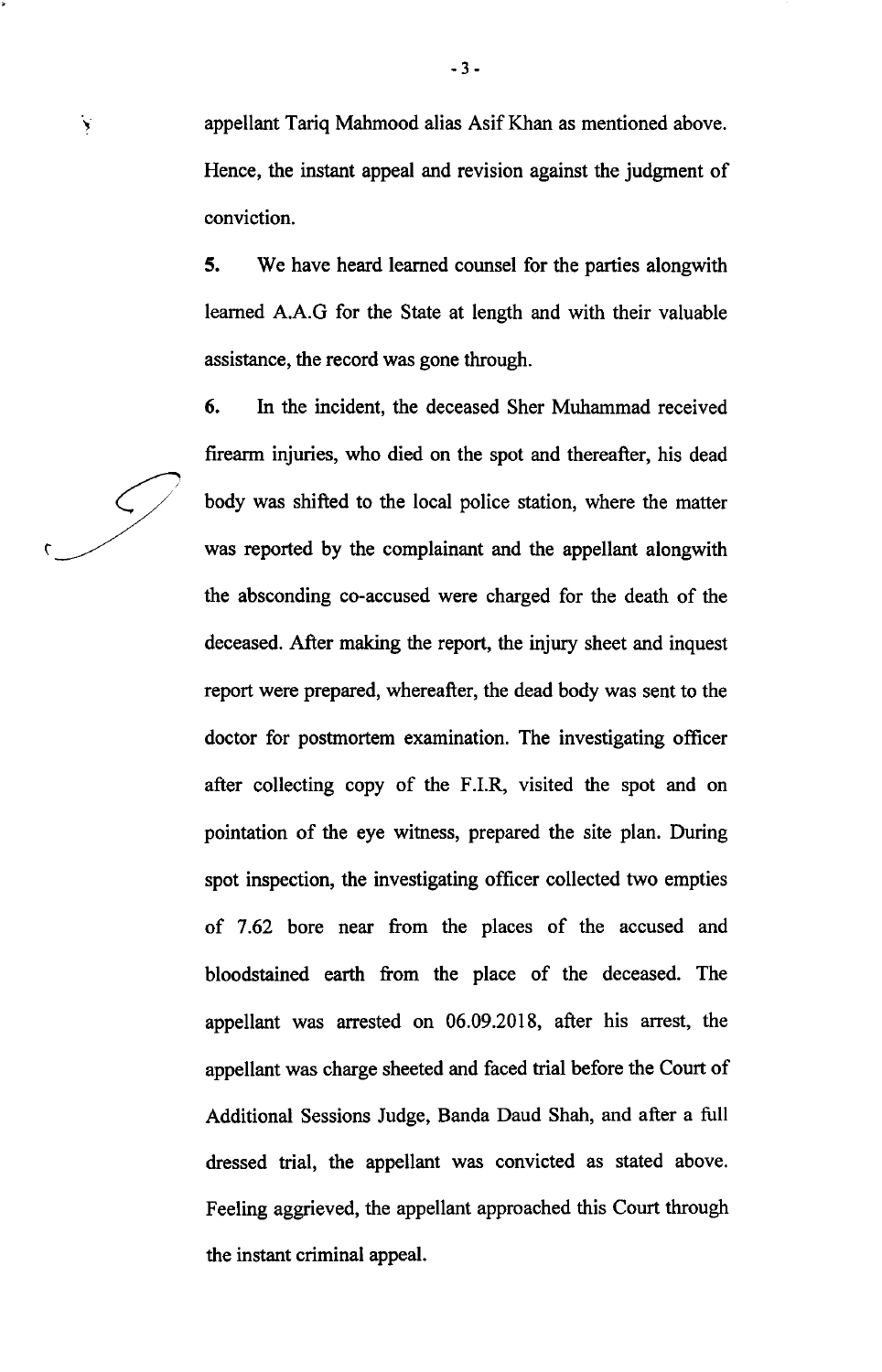v 7. The learned trial court dealt with the matter comprehensively and after application of judicial mind to the collected evidence, convicted the appellant vide the impugned judgment.

> 8. As this being an appeal against conviction, so this Court is under the obligation to reassess the already assessed evidence and to ascertain as to whether the leamed trial court was justified in convicting the appellant. True that the matter was promptly reported by widow of the deceased, but that alone is not sufficient to hold the appellant guilty for commission of the offence, rather the prosecution is under the obligation to prove its case through independent witnesses. We feel it essential to once again scan through the record, so to reach to a just and correct conclusion.

> 9. The points for determination before this Court are that; as to whether the complainant was present at the time of incident; and as to whether the incident occurred in the mode, manner and at the stated time; and as to whether the prosecution succeeded in bringing home guilt against the appellant and as to whether the motive alleged was proved to connect the appellant with the murder of the deceased.

> 10. The complainant was produced as PW-02 who stated that on the day of incident, she left her house in the company of her deceased husband to sow the mastered seed in their property; that it was about 08:00 AM, when the accused attracted to the

-4-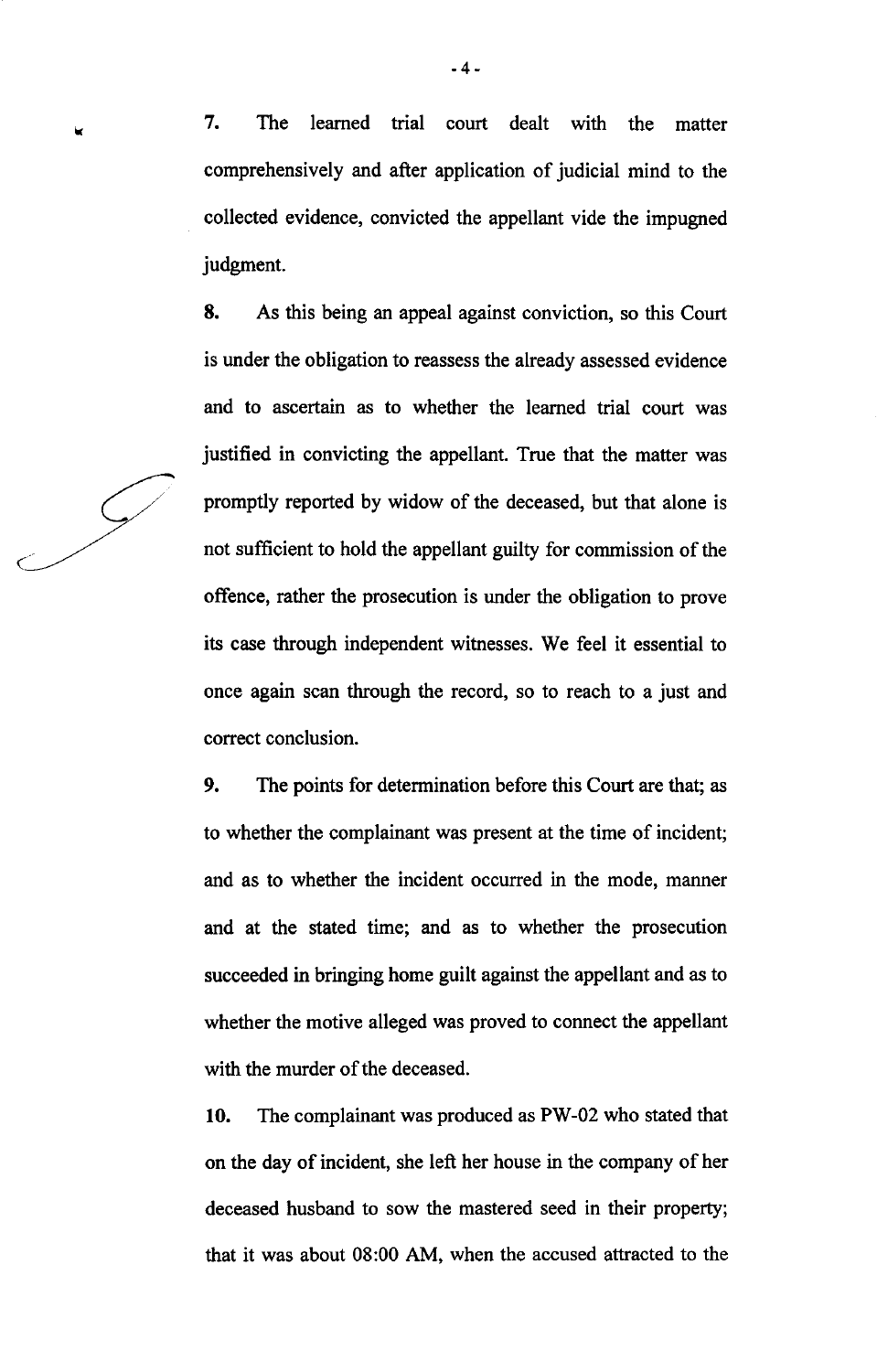spot, hurled abuses at the deceased and thereafter, started firing at the deceased, who after receiving firearm injuries, fell to the ground, died on the spot and the accused decamped from the spot. She further stated that the dead body was shifted to the local police station with the help of co-villagers, where the matter was reported. The record tells that the house of the deceased is situated at a short distance from the place of incident, which could be covered within five minutes. It floats on the surface of record that during the days of occurrence, the deceased was a proclaimed offender whose arrest was required in case F.I.R No.73 dated 08.08.2013 U/S 302/324/34 P.P.C, Police Station Gurguri. The previous involvement of the deceased in different criminal cases has put this court on guard to apply due care  $\&$  caution, so that miscarriage of justice could be avoided.

11. The investigating officer prepared the site plan on pointation of the complainant, where both the parties were given specific points and from the place of incident alongwith blood stained earth, two empties of 7.62 bore were also taken into possession. This Court is to see as to whether the complainant was present at the time of incident and as to whether it was the complainant who shifted the dead body to the local police station and reported the matter. The complainant during her cross-examination, stated that soon after the incident, the local police attracted to the spot and she is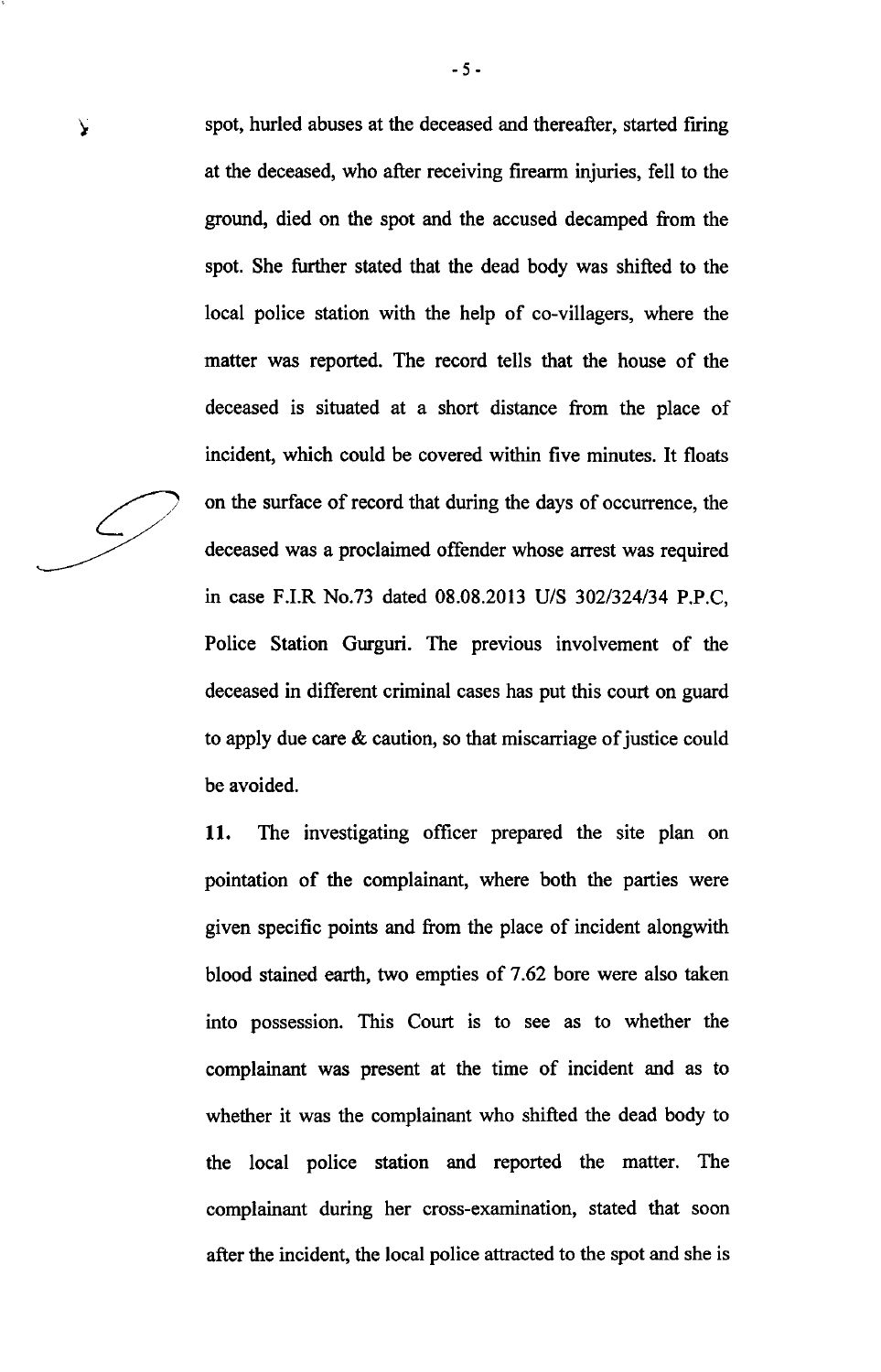further contradicted by the investigating officer when he stated that on receiving copy of F.I.& he reached to the place of incident, where the complainant was called from her house who came to the spot alongwith other people after 50 minutes of his arrival. The complainant was examined on this particular aspect of the case, who stated that she and others accompanied the investigating officer from police station to the spot. The contradictions between the statements of these two witresses leave no ambiguity in mind that the complainant could not

establish her presence on the spot at the time of incident.

-6-

 $\lambda$ 

12. The record is to tell as to whether the complainant in fact visited the spot field with her deceased husband to sow the mastered seed. We scanned through the record, but could not come across any such evidence which could tell that on the day of incident, both the deceased and the complainant visited the spot field for the purpose. The investigating officer admitted it correct that no agricultural instrument was taken into possession nor any seed was lying on the spot. The investigating offrcer disclosed that he did not record statements of any independent witresses regarding the ownership of the property and even the complainant did not produce any revenue record to confirm her stance. The site plan depicts and so admitted by the investigating officer that the spot fields were barren and no crop was available in the vicinity, what to say of sowing the same. The investigating officer admitted it correct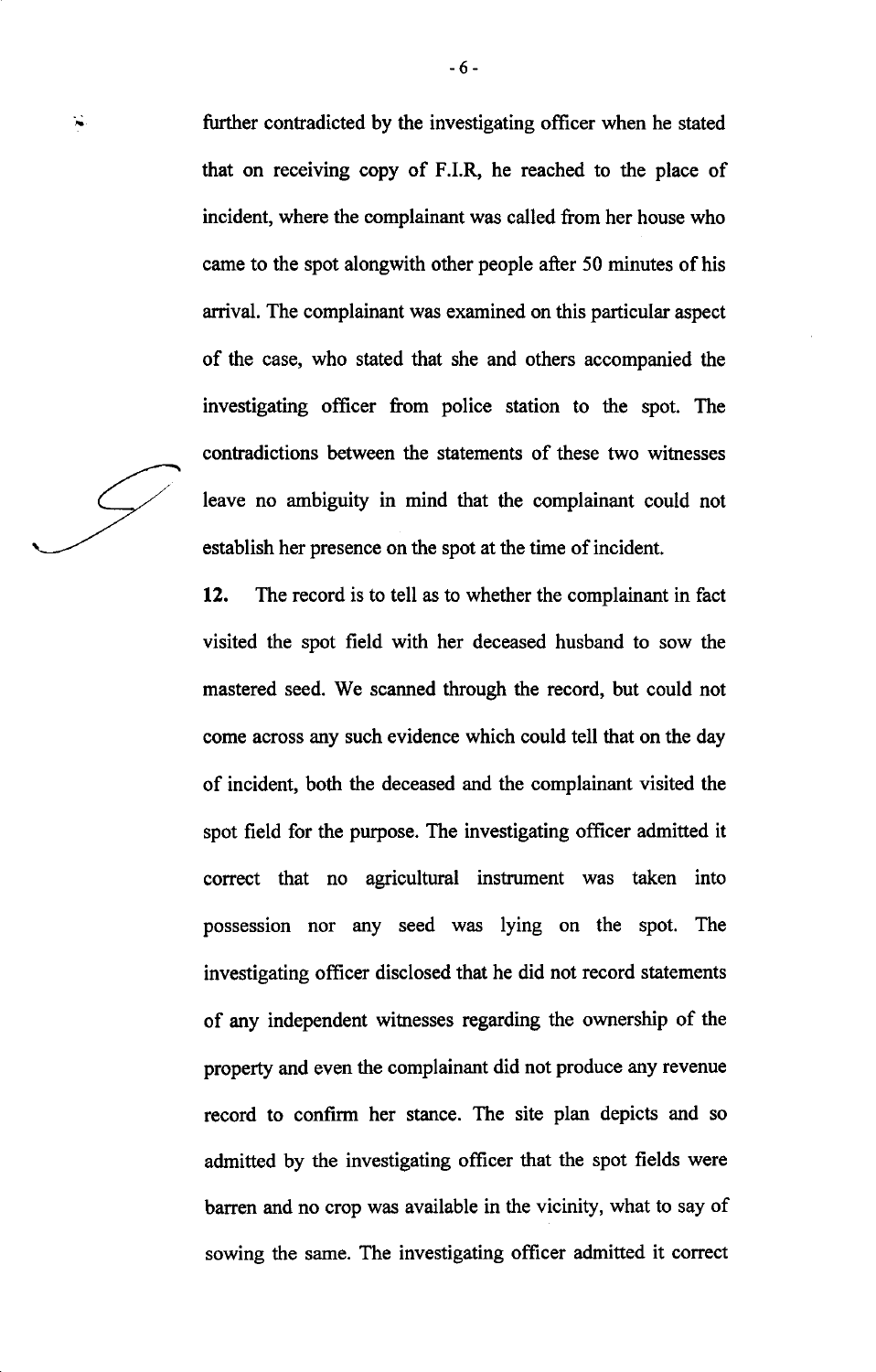that there were no signs of sowing the seeds in the fields. Keeping in view the shortest distance of the house of the complainant from the place of incident, the possibility cannot be excluded that the complainant attracted to the spot, when she was informed regarding the death of the deceased.

 $\mathbf{y}$ 

13. The presence of the complainant is hard to be believed, as she admitted that soon after the incident, the local police attracted to the spot. The situation tells that in fact the deceased was done to death and nobody witnessed the incident, this was on receiving information that both the complainant and local police attracted to the spot. The complainant could not disclose the names of the persons who shifted the dead body from spot to the police station. It is pertinent to mention that despite approach to the place of incident soon after the incident, the local police did not record the report on spot, as in that eventuality, the prosecution case would have suffered a lot, but to make its case a success, the F.I.R was shown to have been registered in the police station. The conflict between the statements of the investigating officer and the complainant in respect of their arrival to the spot for spot proceedings has confirmed that the complainant was not present on the spot at the time of incident. The involvement of the deceased in numerous cases is evident from the record and even details of the same were asked from the complainant as well as the investigating officer, more particularly, during the days of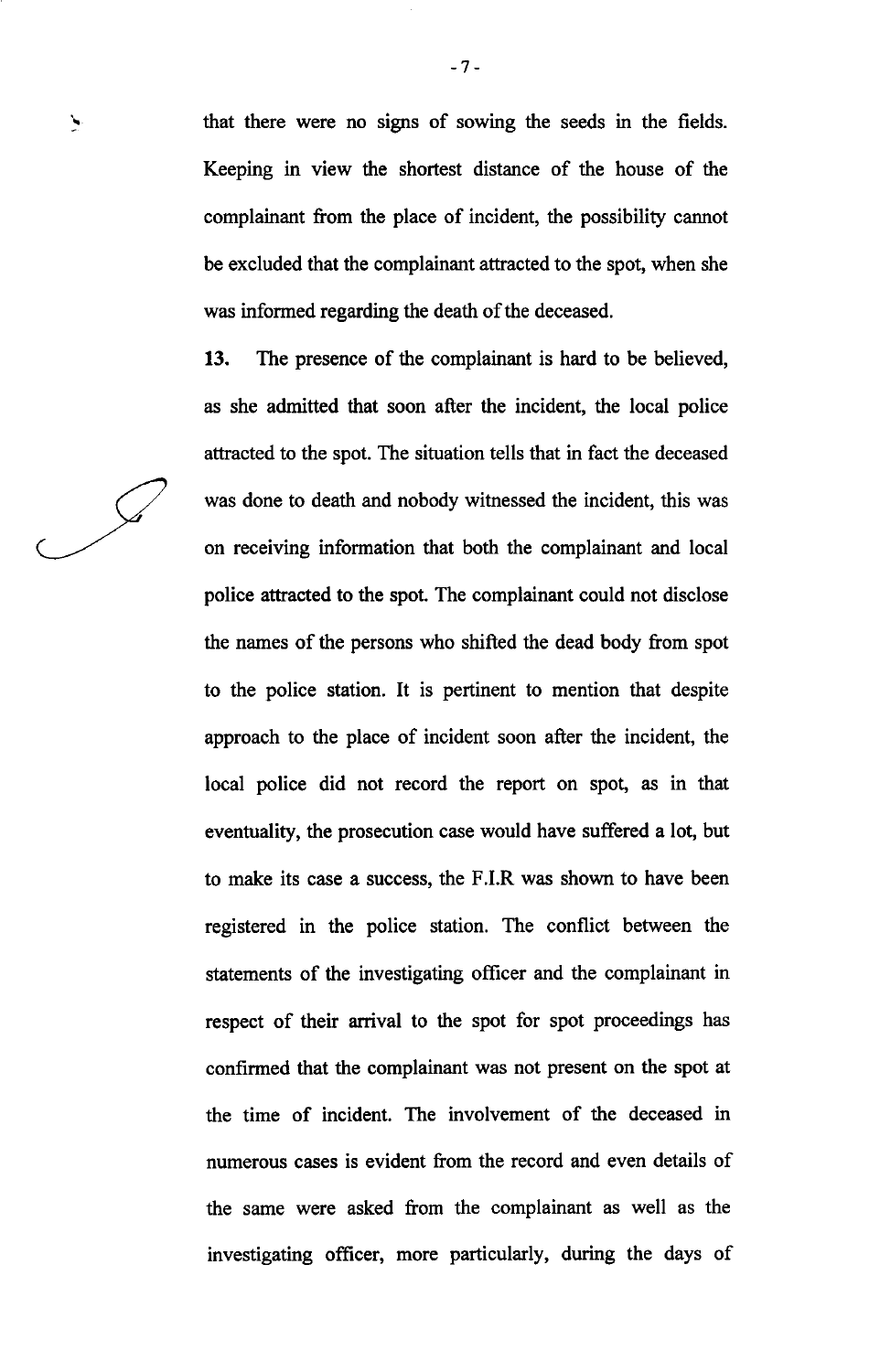incident, the deceased was a proclaimed offender. When the appellant and the absconding co-accused had blood feud with the deceased then instead of killing the deceased, they would have also killed the complainant, as she was the sole surviving witness. No prudent mind would accept the choice exercised by the accused in killing the deceased and leaving the complainant, knowing the fact that she would depose against them before the court of law. As the deceased was having a criminal history and enmities in the vicinity, so many people must be after his blood and in such eventuality, the possibility that he would have been killed by someone else when he was found all alone cannot be ruled out. Similar situation was beautifully dealt with in case titled "Pasand Khan Vs The State" (2011 YLR <sup>1664</sup> Peshawar) in the following manner:

"As the deceased was having to his credit <sup>a</sup> long criminal history and had earned many enmities in the area as he was involved in serious crimes thus, many people must be after his blood. The possibility that he was killed by someone else when he was found all alone cannot be ruled out."

14. The medical evidence is in conflict with the ocular account, as while reporting the matter, the complainant stated that when the appellant and the absconding co-accused attracted to the spot, they hurled abuses at the deceased and thereafter, fired at the deceased. The medical evidence tells that the

 $\bm{\varkappa}$ 

 $\cancel{\subset}$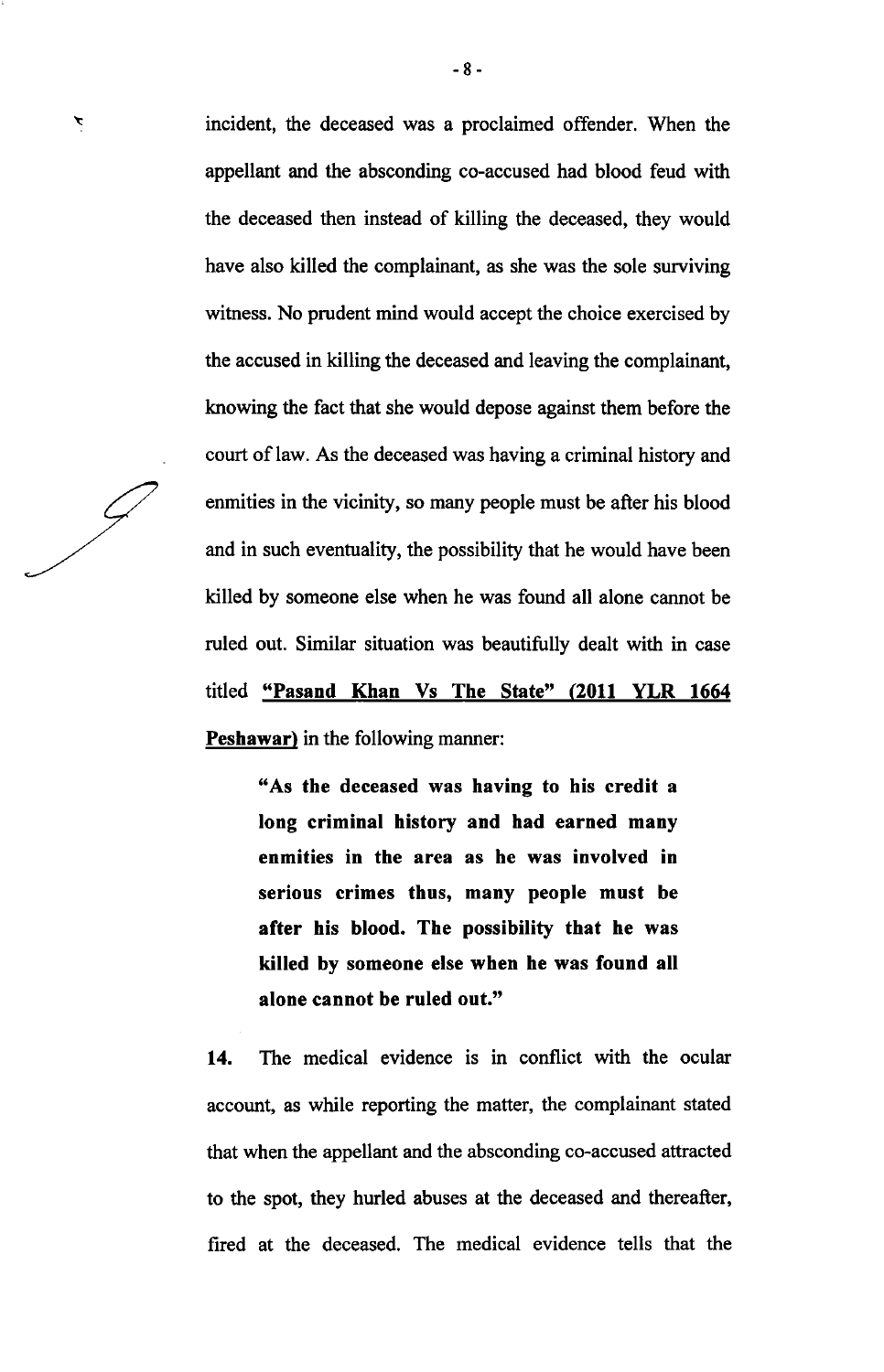$\mathcal{L}_{1}$ 

**ي**.

deceased received firearm entry wounds on his back with its exit on his chest, which belies the stance of the complainant. Had the incident occurred in the mode & manner, then in that eventuality, the deceased would have received firearm injuries on his chest and not on his back, as admittedly, the deceased was addressed by the accused before starting firing. When the complainant realized this blunder, she made an attempt to improve her statement and during her cross-examination, she stated that when the accused wanted to kill the deceased, he started fleeing from the spot and in that the eventuality, the deceased received firearm injuries on his back, this improvement on part of the complainant can be termed as a dishonest improvement made with the sole purpose to bring the medical evidence in line with the ocular account. Though, a conscious attempt was made on part of the complainant to make this Court believe the portrayed situation, but the sarne went to the disadvantage of the prosecution. True that medical evidence is confirmatory in nature and in case of direct eye witness account, the same has a little role to play, but equally true that when the prosecution fails to establish its case through trustworthy witnesses, then in that situation, the medical evidence gains importance and the present case is no exception.

15. During trial, an interesting situation arose when both the sides wanted to satisfy each other through special oath and for that purpose, arrangements were made by the learned trial court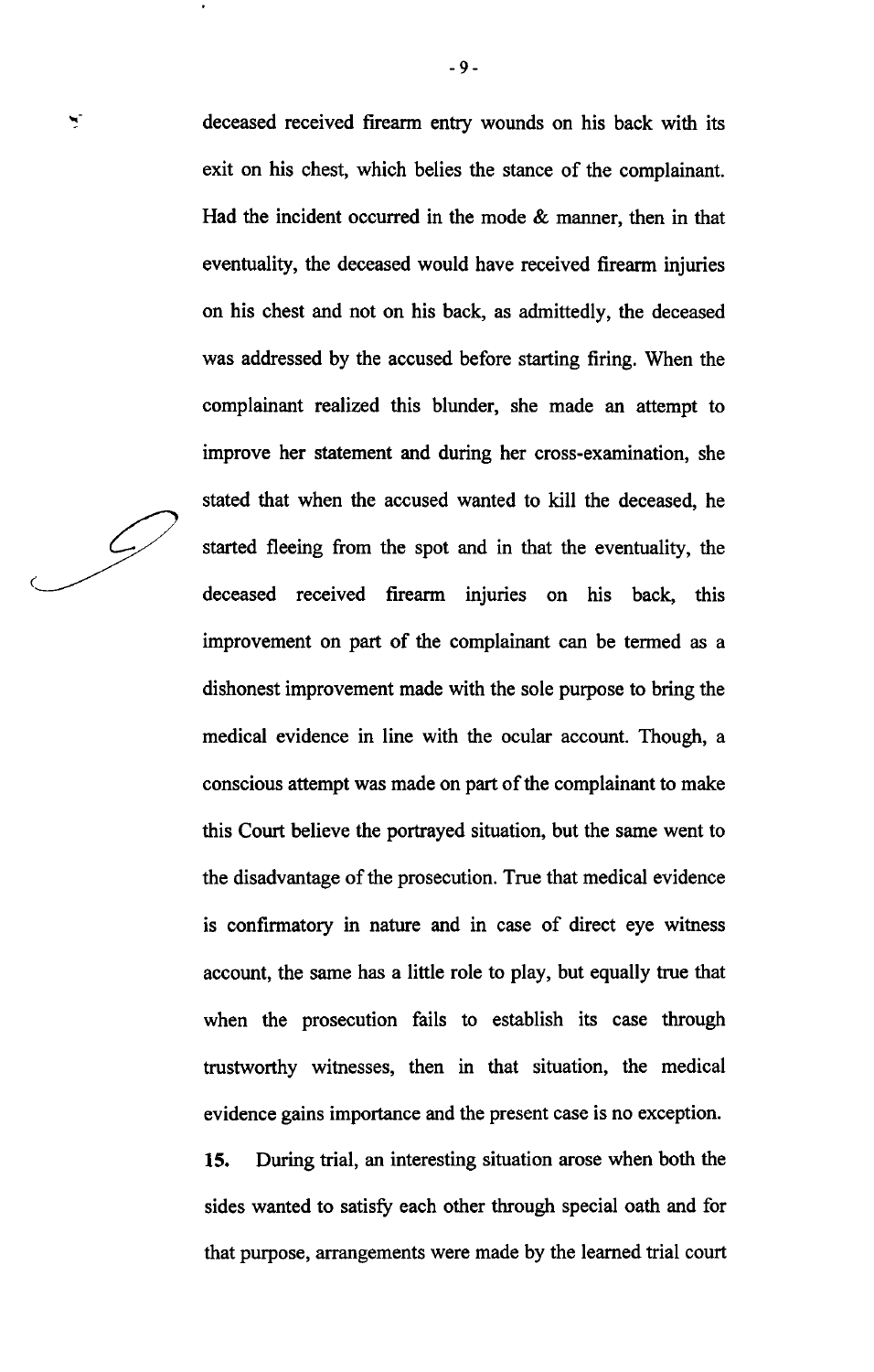and even statement of the complainant was recorded regarding innocence of the appellant provided the appellant prepares to take a special oath. The leamed counsel for the appellant wanted to reap the harvest of the proceedings conducted by the leamed trial court, but he failed to understand that in fact in criminal cases, no special oath can be administered and if administered, the same has no utility and cannot be taken into consideration. Though, an attempt was made to convince this Court that when the complainant wanted her satisfaction through special oath then the same can only and only be interpreted that she was not present at the place of occurrence and that she did not witness the incident to have been committed by the appellant and the absconding co-accused. True that an attempt was made in that respect, but when no sanctity is attached to the proceedings conducted by the learned trial court regarding special oath, so the same cannot be taken into consideration to believe or disbelieve the prosecution story. The attending circumstances of the case lead us to draw an inference that neither at the time of incident, the complainant was present nor the purpose of her presence was to sow the mastered seed is proved from the record. The attending circumstances of the case makes the case of the prosecution full of doubt and the same should be extended to the accused. [n this regard, reliance can be placed on case titled "The State"

through P.G Sindh and others Vs Ahmed Omar Sheikh

 $-10-$ 

 $\frac{1}{2}$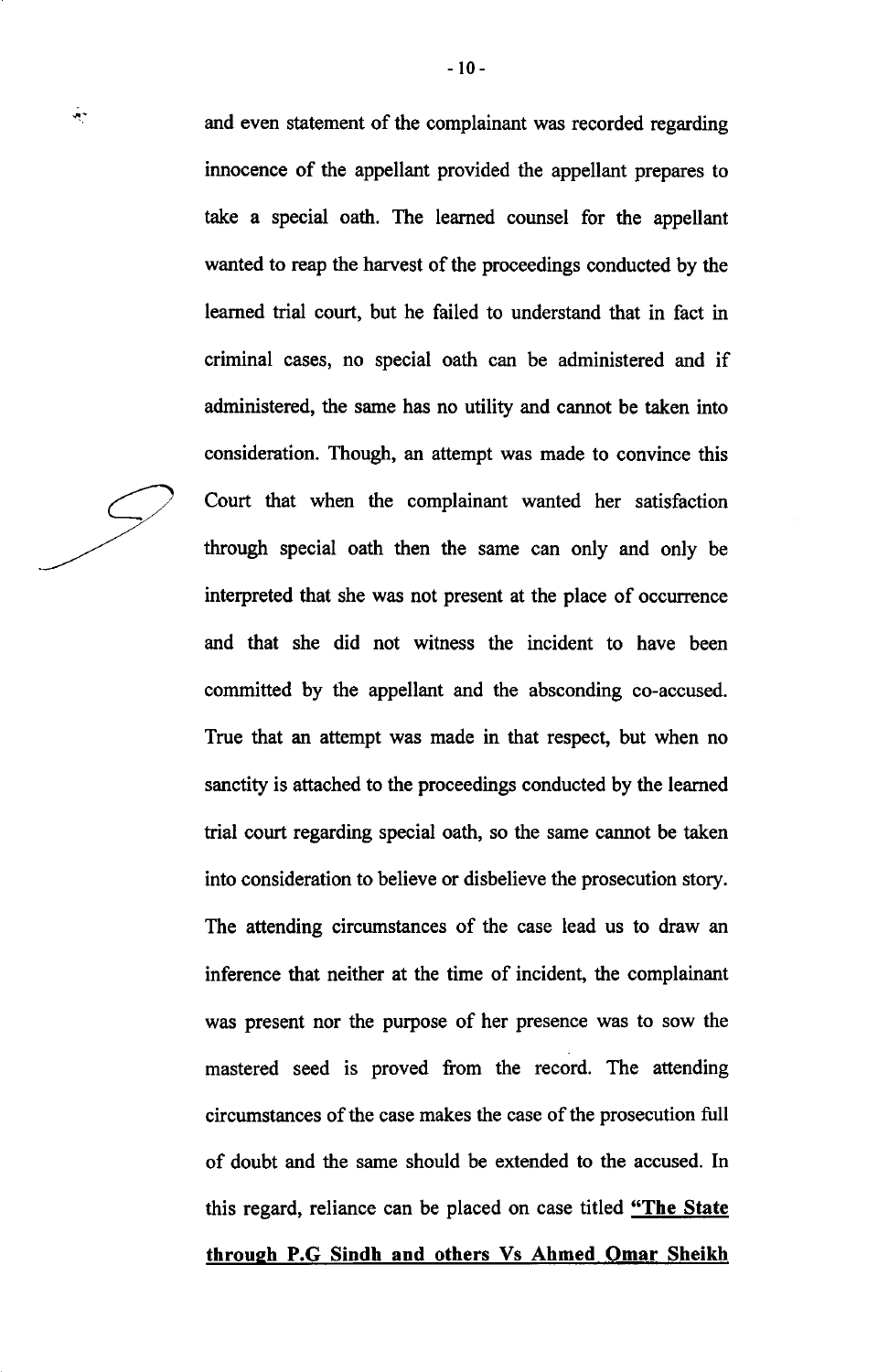"It is settled since centuries that benefit of doubt automatically goes in favour of an accused. Even if a single circumstance creates reasonable doubt in a prudent mind regarding guilt of an accused then the accused shall be entitled to such benefit not as a matter of grace and concession but as a matter of right and such benefit must be extended to the accused person(s) by the Courts without any reservation".

16. It was stressed hard and hard that the collected empties were sent to the firearms expert wherefrom a positive opinion was received that those were fired from two different weapons. The leamed counsel for the complainant wanted to take its benefit and submitted that the recoveries of two empties from the spot corroborate the statement of the complainant regarding the involvement of the appellant and another. As the prosecution could not bring on record substantial evidence, so the collected empties being supportive in nature, cannot be taken into consideration to determine the fate of the appellant, as the same can be taken into consideration only and only in support of direct ocular account, which is missing and as such, this important piece of evidence has lost its utility.

17. Another important aspect of the case was highlighted by leamed counsel for the parties that the scribe, who registered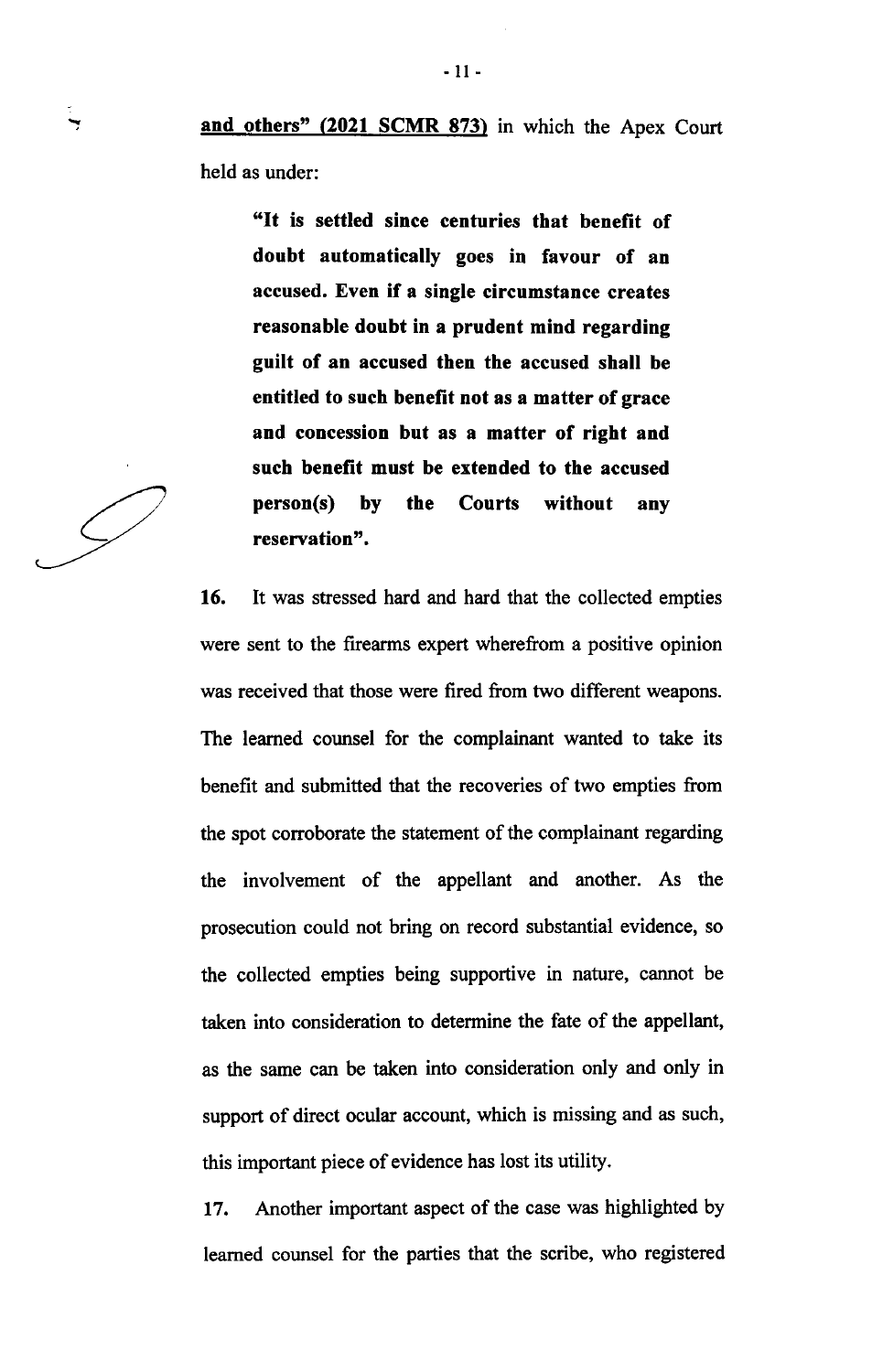╲

the case and prepared the injury sheet and inquest report was not produced. Whether the non-production of that particular witress in itself is sufficient to discard the first information report and the documents prepared. We are not ready to accept that in such eventuality, both the F.I.R and the inquest report will lose its utility. As the complainant who reported the matter duly thumb impressed the same and during trial, she reiterated the contents of the F.I.R, so mere absence of the relevant witness will not be sufficient to say goodbye to this most important piece of evidence. The record tells that the leamed trial court made repeated efforts to procure the attendance of the witness, but his attendance could not be procured, as he was not willing to appear before the Court. His reluctance to appear before the Court cannot be attributed to either side and as such, we are not ready to put it to the benefit of one side and to the disadvantage of the other. So far the injury sheet and inquest report are concerned, as the same were duly endorsed by the doctor and confirmed by the witness who appeared before the court to verify the signature and handwriting of the concerned doctor.

18. The motive was alleged as a blood feud between the parties, but neither the complainant nor the investigating officer could bring on record any evidence both oral as well as documentary to confirm the blood feud between the parties. The investigating officer did not record statement of any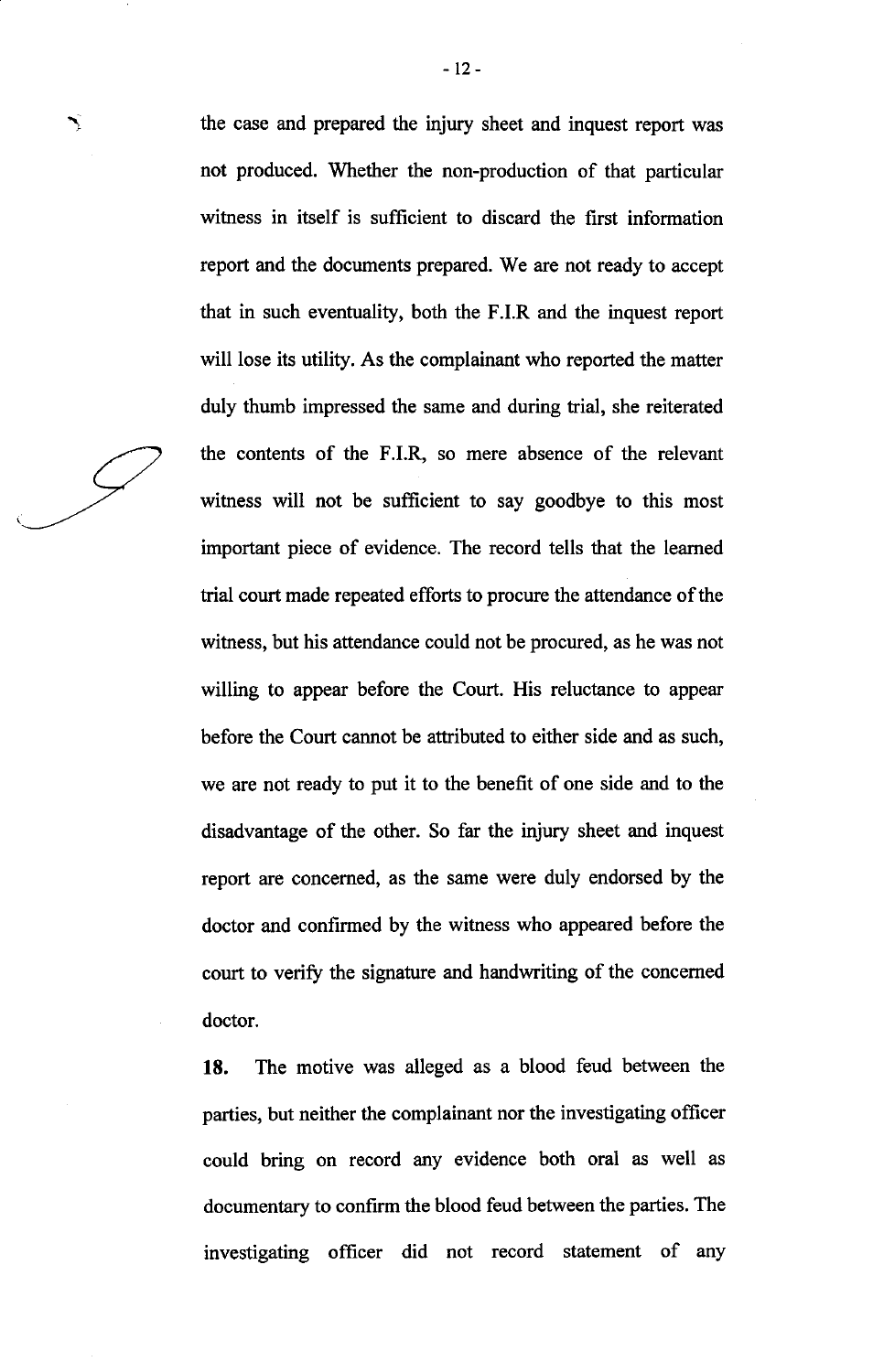independent witness in that respect. There is no cavil to the proposition that motive is a double edged weapon, as it cuts either way. If motive could be the cause to kill then the same could be a cause for false implication. True that weakness or absence of motive, in itself, is not sufficient to dislodge the prosecution case provided the prosecution succeeds in establishing its case through independent evidence, but in case in hand, the prosecution could not succeed in bringing home guilt against the appellant, as apart from the complainant, no other evidence was either available or brought on record. The circumstances do tell that it was because of the previous blood feud that the complainant charged the two real brothers for the murder of her husband. In this regard, reliance could be placed on case titled "Muhammad Ashraf alias Acchu Vs The State" 2019 SCMR 652:

 $\frac{1}{2}$ 

"7. The motive is always a double-edged weapon. The complainant Sultan Ahmad (PW9) has admitted murder enmity between the parties and has also given details of the same in his statement recorded before the trial court. No doubt, previous enmity can be a reason for the appellant to commit the alleged crime, but it can equally be a reason for the complainant side to falsely implicate the appeltant in this case for previous grouse."

19. The cumulative effect of what has been stated above brings this Court to a definite conclusion that the prosecution

 $\blacksquare$ 

 $\mathcal{L}$